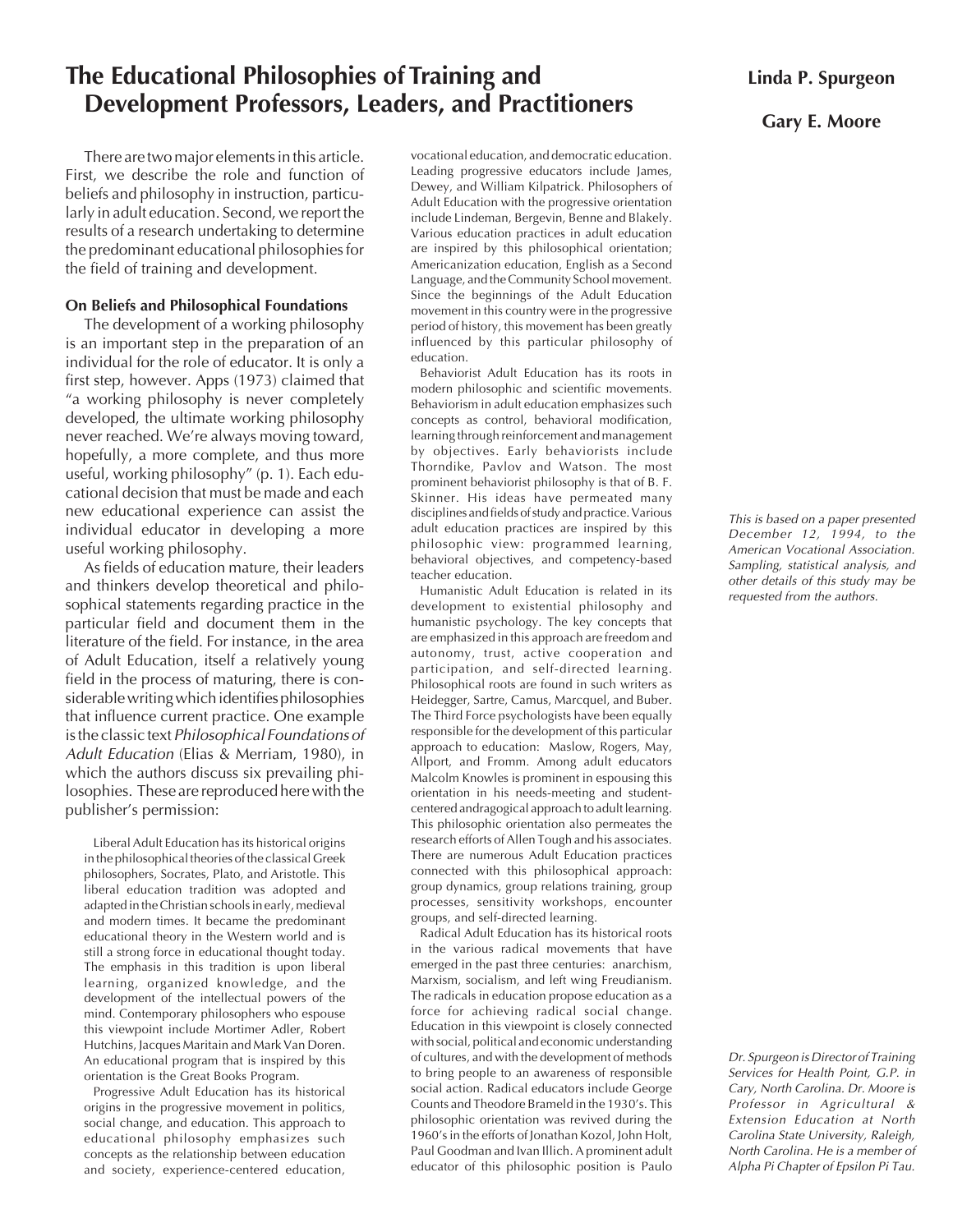Freire who has proposed radical conscientization as the true function of education among the oppressed. Educational practices inspired by this philosophy include the Freedom Schools in the South during the 1960's, free schools, and Freire's radical approach to adult literacy education. (pp. 9–11)

A chart developed by Zinn (1983) based upon the preceding overview is presented in Figure 1 in slightly modified form. The overview and the chart yield models of philosophical beliefs with which adult educators can agree or disagree. In the process of agreeing or disagreeing, they are able to clarify their personal beliefs and as Stenhouse (1985) observed, "one cannot know to what one is committed unless one is acquainted with a reasonable range of the arguments on either side" (p. 51).

For example, if an educator is trying to decide whether a certain topic should be taught to adult learners by a traditional method or a more interactive method, the educator with a preference for Humanism could go through the following process: (a) consider several alternative methods, such as lecture, demonstration, discussion, hands-on exercises, question-and-answer, and role-playing; (b) evaluate the alternatives in terms of such criteria as the content being covered, the learning styles of the students, and past experience with the alternatives; (c) select the discussion method based on the particular content, the interactive quality of the method, and the Humanistic belief that adult students learn better when they are actively engaged in the learning process; and (d) believe that the selection is the best choice for the particular situation.

However, no similar linkage of practice to the established philosophies has been undertaken in the literature of Training and Development. Obviously, practitioners in the field have been able to function without the benefit of a wealth of philosophical material specific to their work, but the absence of philosophical writing in the literature of Training and Development presents a problem for the field. As a relatively young field of practice, it needs to develop theoretical and philosophical foundations similar to those that have been formulated for the older fields of educational practice and have been necessary to establish their credibility. These foundations should then be reflected in the literature of the field, along with the practical concerns, to help the field mature into a profession that operates from a strong theoretical base.

The lack of philosophical writing in the literature of Training and Development also presents a problem for practitioners. The lit-

erature of any field represents what its leaders and thinkers believe is important and should be communicated to practitioners. It follows that the lack of philosophical writing for the field of Training and Development may imply that philosophy specific to the field is not a current topic of interest. Or, the lack of philosophical writing may indicate that the field is still so young and relatively undifferentiated from Adult Education that the philosophies of Adult Education are considered adequate for Training and Development, and there is no compelling need at this time for unique philosophies of Training and Development. In either case, because there are no documented philosophies in the literature of the field, practitioners lose the benefit of one of the potential sources of philosophical beliefs. The only source for their beliefs is their own experience, and their only basis for decision making is "the scientific examination of 'what is' or the pragmatic assessment of 'what works'" (Shelton, cited in Zinn, 1983, p. 25).

It is apparent that the field of Training and Development can benefit from the documentation of its philosophical foundations and its contributions in educational decision making. Educators have the responsibility of deciding who should be taught, what should be taught, how it should be taught, and for what purpose. Some decisions about day-to-day educational practice can be made using only common sense, which is normally gained through years of experience (Apps, 1973). However, common sense can lead to responses that change from one situation to another, and it does not provide the basic foundational principles necessary to deal with broader, long-term educational policy issues. For decisions about longterm issues, such as decisions having to do with learning outcomes, the roles of the teacher and the learner, or who may have to be excluded from participation, educators must be able to make "intelligent, fully informed" decisions (Fitzgibbons, 1981, p. 8).

Such decisions are typically based upon the educator's knowledge and understanding of the issue under consideration and upon related educational theory. Fitzgibbons (1981) asserted that educators must also base these decisions on their beliefs. He explained that beliefs are fundamental to the decision-making process in the following ways: (a) The opportunity to make a decision depends first of all on the educator's belief that alternatives exist, (b) the reasons used to select an alternative reflect the educator's beliefs about the alternatives and their appropriateness in a given situation, and (c) the conclusion of the decision-making process is based on the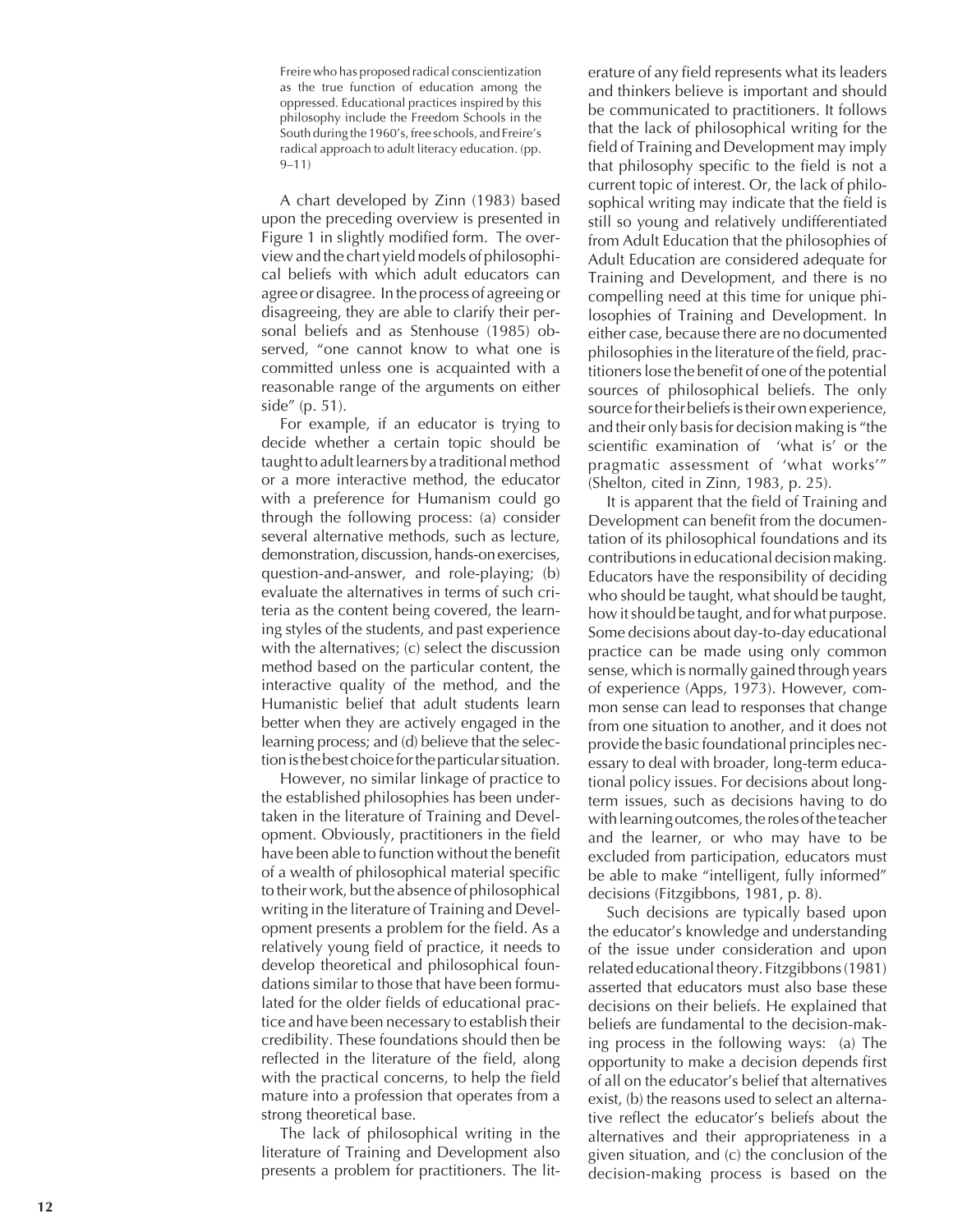|                               | ADULT EDUCATION<br>LIBERAL (ARTS)                                                                                                                                             | ULT EDUCATION<br>BEHAVIORAL<br>G                                                                                                                                             | ADULT EDUCATION<br>PROGRESSIVE                                                                                                                                                   | ADULT EDUCATION<br>HUMANISTIC                                                                                                                                   | <b>ADULT EDUCATION</b><br>RADICAL                                                                                                                                 |
|-------------------------------|-------------------------------------------------------------------------------------------------------------------------------------------------------------------------------|------------------------------------------------------------------------------------------------------------------------------------------------------------------------------|----------------------------------------------------------------------------------------------------------------------------------------------------------------------------------|-----------------------------------------------------------------------------------------------------------------------------------------------------------------|-------------------------------------------------------------------------------------------------------------------------------------------------------------------|
| PURPOSE(S)                    | provide a general, "well-<br>powers of the mind; to<br>To develop intellectual<br>enhance the broadest<br>sense of learning; to<br>rounded" education.                        | promote competence,<br>ensure compliance with<br>development and<br>standards and societal<br>behavioral change;<br>expectations.<br>To<br>skill                             | participation in society; to<br>knowledge and problem-<br>To support responsible<br>give learners practical<br>solving skills.                                                   | to facilitate individual self-<br>growth and development;<br>To enhance personal<br>actualization.                                                              | and economic changes in<br>social, cultural, political,<br>To bring about, through<br>education, fundamental<br>society                                           |
| LEARNER(S)                    | theoretical understanding.<br>knowledge; expected to<br>always a learner; seeks<br>gain a conceptual and<br>"Renaissance person";                                             | practice behaviors/skills to<br>setting objectives; master<br>Learners not involved in<br>one step before another;<br>get them right                                         | Learner needs, interests, and<br>experiences are valued and<br>process; learner takes an<br>become part of learning<br>active role in learning.                                  | Learner is highly motivated<br>and self-directed; assumes<br>responsibility for learning;<br>very involved in planning<br>learning projects                     | equal in learning process;<br>Learner and "teacher" are<br>learner is empowered;<br>voluntary participant<br>personal autonomy;                                   |
| TEACHER<br><b>ROLE</b>        | The "expert"; transmitter of<br>students to think; clearly<br>directs learning process.<br>knowledge; teaches                                                                 | expectations; predicts and<br>directs learning outcomes<br>Manager, controller;<br>authoritative; sets                                                                       | learners work cooperatively<br>learning applications; helps<br>Organizer; guides learning<br>process; provides real-life                                                         | Facilitator; helper; mutual<br>supports learning process.<br>participant in teaching-<br>learning exchange;                                                     | equal partner with learner;<br>Coordinator; convener;<br>suggests but does not<br>determine directions.                                                           |
| <b>KEY WORDS</b><br>CONCEPTS/ | Liberal arts; learning for its<br>critical thinking; traditional<br>comprehensive education;<br>own sake; general and<br>knowledge; academic<br>excellence.                   | Standards-based; mastery<br>feedback/reinforcement;<br>learning; competence;<br>performance; practice,<br>behavioral objectives;<br>accountability                           | learning; experience-based;<br>of learning; active inquiry;<br>Problem-solving; practical<br>needs assessment; transfer<br>collaboration; social<br>responsibility.              | communication; openness;<br>directedness; interpersonal<br>learning exchange; self-<br>individuality; teaching-<br>authenticity; feelings<br>Freedom; autonomy; | social justice; commitment;<br>learning; autonomy; social<br>praxis; noncompulsory<br>Consciousness-raising;<br>action; empowerment;<br>transformation.           |
| <b>METHODS</b>                | critical analysis; question-<br>and-answer; teacher-led<br>discussion; individual<br>Lecture; reading and<br>study; standardized<br>testing.                                  | demo & practice, criterion-<br>curriculum, skill training,<br>instruction, lock-step<br>referenced testing<br>Computer-based                                                 | investigation; cooperative<br>experimental method;<br>Projects; scientific or<br>learning; portfolios<br>simulations; group                                                      | discovery learning; open<br>projects; collaborative<br>learning; independent<br>study; self-assessment.<br>discussion; individual<br>Experiential learning;     | reflection; problem-posing;<br>analysis of media output;<br>Critical discussion and<br>social action theater                                                      |
| <b>PRACTICES</b><br>PEOPLE &  | Rousseau, Piaget, Houle,<br>Paideia Program, Center<br>Education, Chautauqua,<br>for the Study of Liberal<br>Aristotle, Plato, Adler,<br>Great Books Society,<br>Elderhostel. | exams, military training,<br>religious indoctrination<br>objectives, certification<br>Skinner, Tyler, Mager,<br>Thorndike, Watson,<br>vocational training,<br>management-by- | extension, university without<br>walls, community schools<br>education, cooperative<br>Lindeman, community<br>college developmental<br>Dewey, Whitehead,<br>studies, citizenship | Rogers, Maslow, Knowles,<br>self-directed learning, I'm<br>education, credit for prior<br>OK, You're OK; diversity<br>Tough, group dynamics,<br>learning        | Holt, Freire, Illich, Kozol,<br>Shor, Ohliger, Perelman,<br>social justice education.<br>free school movement,<br>registration/education,<br>Afro-centrism, voter |

Figure 1. Five philosophies of adult education. (Adapted from L. M. Zinn, PAEI,<sup>10</sup> Rev. 1994, Lifelong Options, 4757 W. Moorhead Circle, Boulder, CO 80303-6157.) **Figure 1. Five philosophies of adult education.** (Adapted from L. M. Zinn, PAEI,<sup>(a</sup> Rev. 1994, Lifelong Options, 4757 W. Moorhead Circle, Boulder, CO 80303-6157.)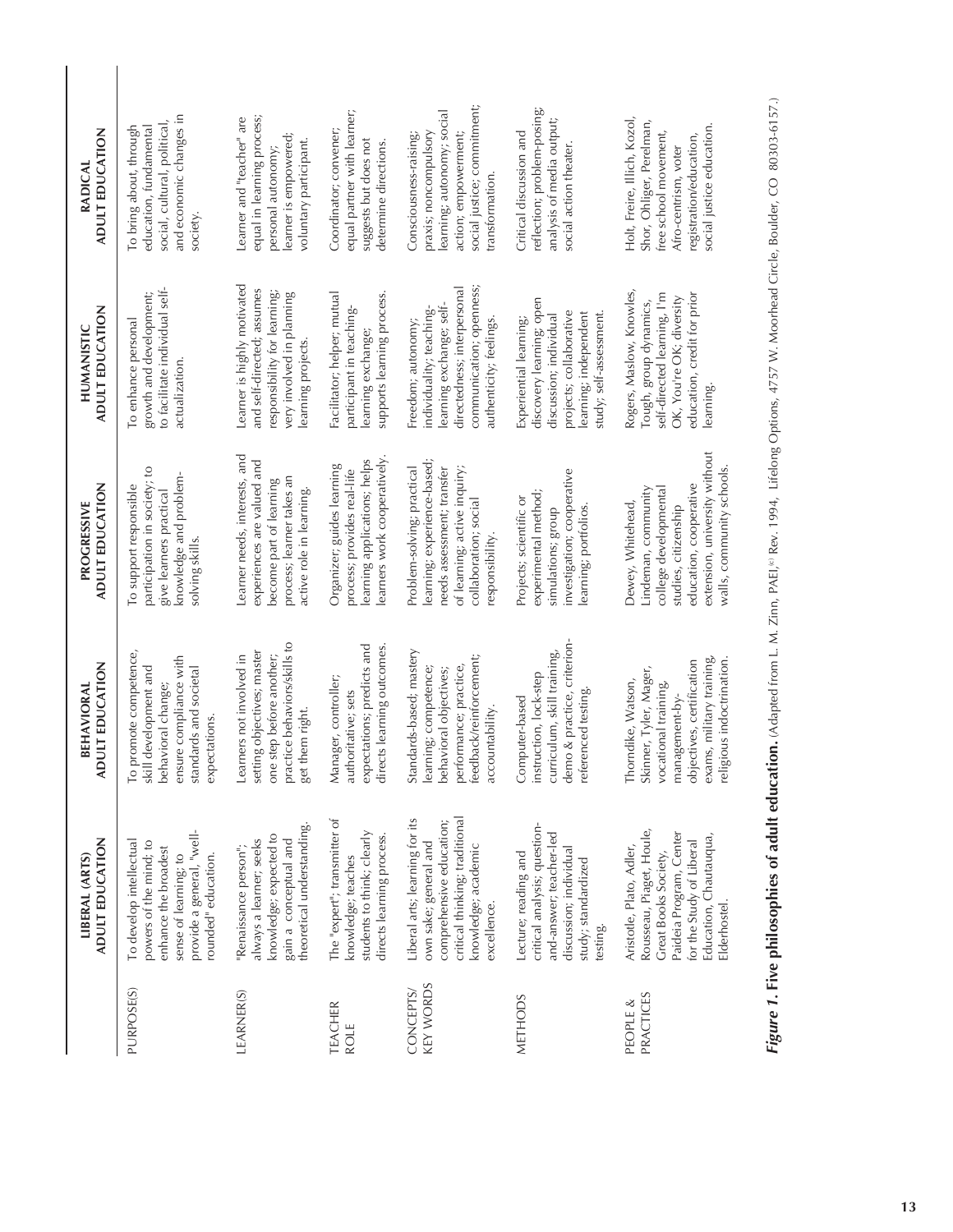educator's belief that the reasons justify the choice of one alternative over another.

Beliefs are statements about what one regards as true and factual and are expressed in a descriptive dimension. However, beliefs can be influenced by values and attitudes, and it is important to distinguish these three entities from each other. Values have to do with what a person considers to be good or desirable, and attitudes are expressions of what a person likes or dislikes (Apps, 1973). Values and attitudes enable beliefs to take on an evaluative dimension, which establishes the basis for the role of beliefs in decision making.

Apps (1973) recommended that educators prepare for decision making by identifying, analyzing, and classifying their beliefs about education and their particular field of educational practice. He called this process "developing a working philosophy" (p. 7) and defined it as a search for principles regarding the basic elements of education. He suggested that a framework of categories is necessary to systematize the process, and he proposed that the categories include (a) the learner, (b) the overall purpose of the educational endeavor, (c) the content or subject matter, and (d) the learning process.

As educators develop their working philosophies, they must judge and evaluate their beliefs. To judge their beliefs, they can ask questions such as, "What is the source of this belief?," "Is the evidence I have for these beliefs valid?," and "Is what I accepted previously as truth still true for me today?" To evaluate their beliefs, they can ask, "Do my beliefs adequately serve my current needs?" and "Do my beliefs adequately support my role as an educator?" (Apps, 1973, p. 11).

According to Apps (1973), beliefs are obtained primarily from two sources: (a) from what one has experienced and (b) from an authority. McKenzie (1985), in discussing philosophical beliefs, concurred with the first source when he proposed that "philosophical orientations are rooted in professional practice and derive more from concrete experiences in organizational settings than from logical analysis or the evaluation of abstract philosophical arguments" (p. 19). His research suggested that an individual's philosophy of Adult Education may be related to his or her overall philosophy of life.

However, the second source of beliefs suggested by Apps (1973), authority, is also important. In the case of beliefs about educational practice, the authority could be (a) professors or educational administrators who either express their beliefs about education or demonstrate them through their practice or (b)

established philosophies, such as Behaviorism, Humanism, and Progressivism, found in the literature of one's educational field.

Thus, educators can reflect on their experience in an educational practice and on authoritative philosophical statements from professors, leaders, and the literature of their field in order to clarify their own beliefs. They will then be in a better position to make "intelligent, fully informed" decisions (Fitzgibbons, 1981, p. 8). Should they be confronted by a problem in their field, they will be more prepared to handle the following steps in the decision-making process: (a) becoming aware of alternative solutions, (b) evaluating the alternatives, (c) selecting the best alternative based on knowledge and understanding of the alternatives and beliefs about the appropriateness of the alternatives, and (d) accepting the selected alternative according to their belief that it is the best decision (Fitzgibbons, 1981).

#### **Our Survey**

We set out to identify and report philosophies of training and development professionals with the expectation that this would stimulate further interest, discussion, and, ultimately, documentation of the philosophical findings in the field's literature. We wanted to determine the predominant educational philosophy or philosophies for the field of Training and Development of three groups of professionals: (a) professors in Training and Development degree programs, (b) leaders, and (c) practitioners; whether a difference exists between the predominant philosophy expressed by practitioners with degrees in education and practitioners with degrees in other fields; and whether there were differences in the professionals' preference toward each of the five philosophies according to (a) their professional group, (b) age, (c) gender, (d) highest degree earned, and (e) college major.

A mail survey was selected as the most expedient means of collecting data from a large population and in consideration of the relatively abstract nature of philosophical thought.

# **The Instrument**

We decided that the instrument should address philosophical issues appropriate to the field of Training and Development and that it should consist of "closed form" items (Borg & Gall, 1989, p. 428) to limit the range of responses and because they could be efficiently quantified and analyzed statistically. The instrument had undergone rigorous validity and reliability testing.

The Philosophy of Adult Education Inven-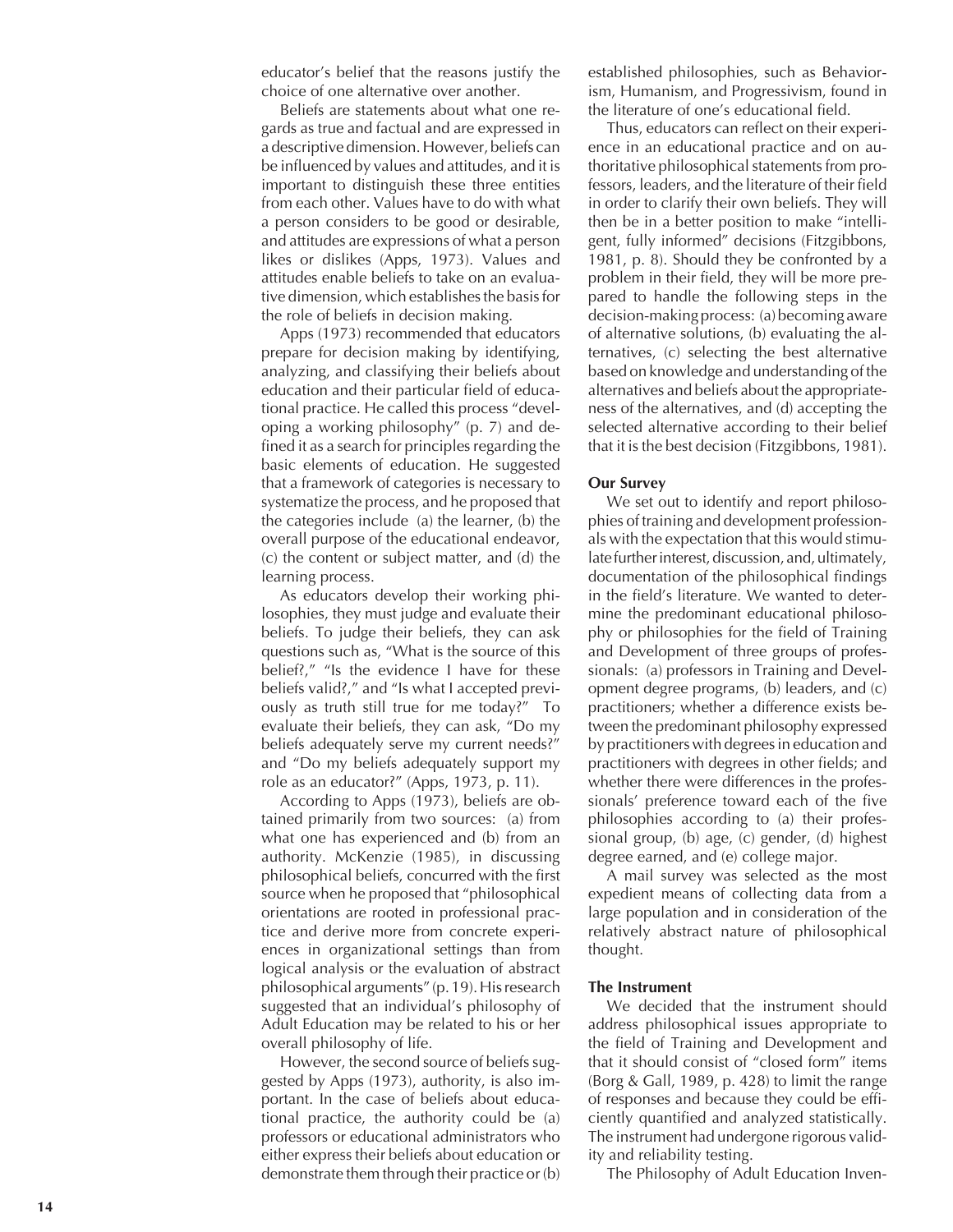tory (Zinn, 1983) was selected because of the assumption that Training and Development, as a subfield of Adult Education, is reflective of the same foundational philosophies as Adult Education. The Philosophy of Adult Education Inventory, therefore, provides the most relevant categories for consideration in this study, although training is not the specific focus of the items. Fifteen items related to the practice of Adult Education were included. Each item began with a sentence stem and was followed by five optional phrases, each reflecting one of the five philosophies. For each phrase, a Likert scale was provided.

#### **Who We Surveyed**

Three groups were selected from the membership of the American Society for Training and Development (ASTD): (a) HRD professors (638 members), (b) chief training officers (3,702 members), and (c) specialists, coordinators, and trainers (5,422 members). Each group was treated as a separate population because the HRD professor group was determined to be too small to provide a representative sample. Statistical findings, therefore, are only generalizable to these three populations.

Systematic random selection of 150 names from the leader database and 200 names from the practitioner database was conducted electronically. However, the sample selection for the professor population was purposive to ensure that individuals selected were truly associated with a university or college.

#### **What We Learned**

Professors had the highest response rate. Practitioners had the next highest rate, and leaders had the lowest rate, resulting from 344 responses received from 500 professionals surveyed. The overall reliability of the instrument, .9425, was high with the reliability of the subscales ranging from .8047 to .8780.

Descriptive statistics on the demographic data were computed for the three samples, and the philosophical preference scores for each respondent for each of the five philosophies were calculated and ranked to determine the predominant philosophical preference of each respondent.

The most predominant philosophical preference for the professors and leaders was Progressivism. The second most preferred philosophy for both groups was Behaviorism. On the other hand, practitioners preferred Behaviorism followed by Progressivism. Radicalism was least preferred in all three groups.

The ranges were such for professors, leaders, and practitioners that the scoring patterns for all of the groups could be described as eclectic. Based on Zinn's (1983) scoring interpretation, most of the respondents' scores fall between the neutral and the strong agreement ranges.

No significant difference was found between the predominant philosophies expressed by practitioners with education degrees and practitioners without education degrees. Nor were there significant differences in Training and Development professionals' preferences toward Liberalism, Behaviorism, and Humanism.

Statistically significant differences were found for Progressivism for the college major variable. Respondents with education majors more strongly preferred the Progressive philosophy than did the noneducation majors.

Significant differences were also found for Radicalism for the following variables: (a) group: professors have a stronger preference for Radicalism than leaders and practitioners, (b) gender: females showed a stronger preference for the Radical philosophy than males, (c) highest degree: respondents with doctoral degrees expressed stronger preference for Radicalism than did those with bachelor's degrees, and (d) college major: respondents having education degrees showed a stronger preference for the Radical philosophy than respondents without education degrees.

#### **What Does It Mean?**

Since we viewed Training and Development as a subfield of Adult Education, we assumed that the philosophies for Adult Education could also serve as philosophies for Training and Development. The literature of the broader field of Adult Education could, therefore, be expected to provide further illumination regarding the findings of this study. Indeed, three sources, a research study (McKenzie, 1985), the Elias and Merriam (1980) text, and a journal article (Podeschi, 1986), indicate their support for the relatively high prominence of the Progressive and Behavioristic philosophies and lesser prominence for the other three philosophies.

## **Predominant Philosophical Preferences of Groups**

Two points are noted about the predominant preferences. First, in regard to the relative prevalence of the Progressive and Behaviorist philosophies, it was found that professors and leaders preferred Progressivism followed by Behaviorism, whereas the practitioners reversed the order by preferring Behaviorism followed by Progressivism. This reversal does not imply that there is, or should be, a competition between the two philosophies with Pro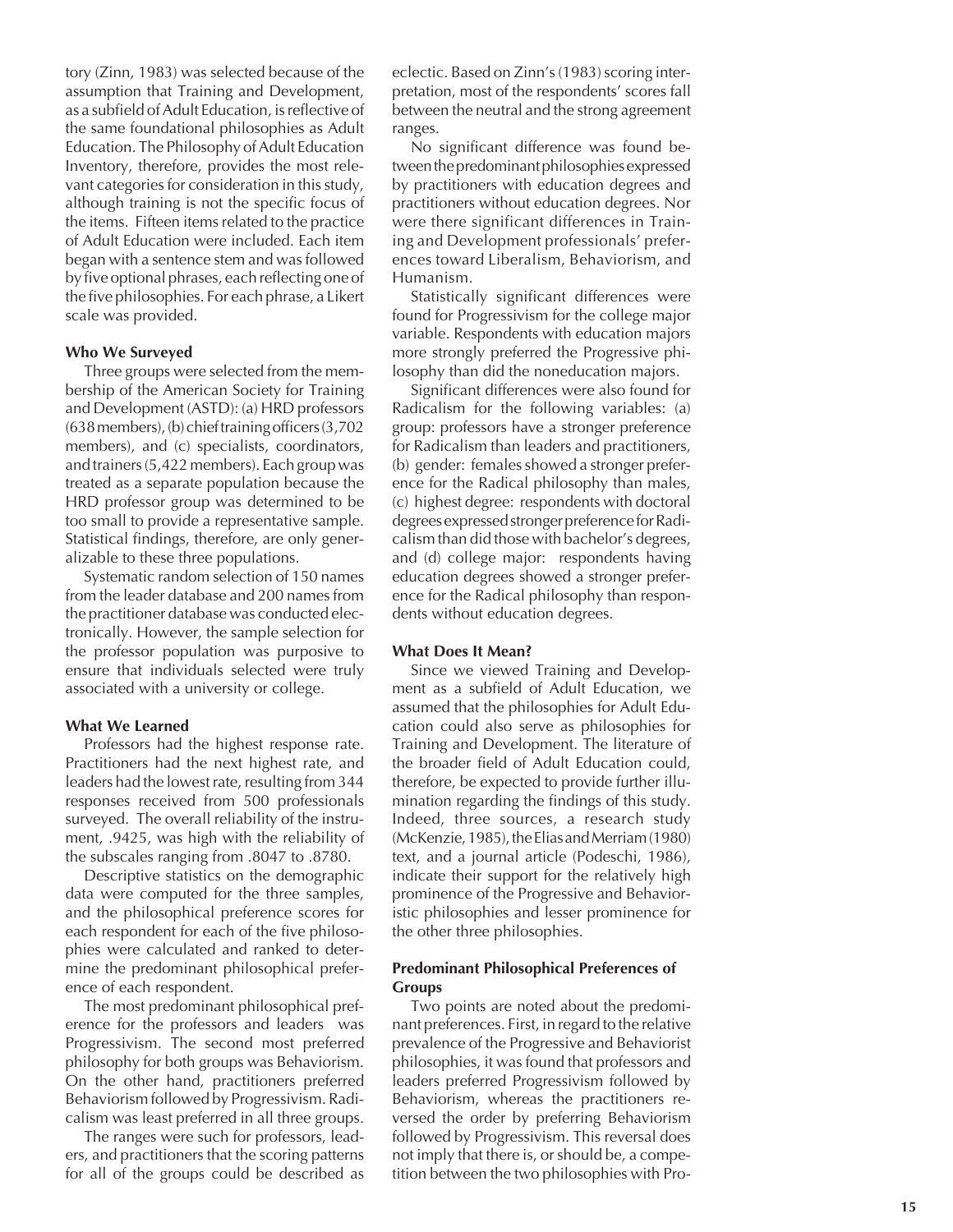gressivism winning in the one case and Behaviorism winning in the other. The fact that all three groups gave so much support to both philosophies should imply that both philosophies are perceived as vital to the field. The reversal probably does imply a difference in focus of the three groups which seems to have a simple explanation.

Behaviorism is typically characterized in terms of its methodology, which includes the use of behavioral objectives, practice, feedback, and reinforcement. Progressivism can be characterized more by its purposes—the transmission of practical knowledge and skills as well as culture and societal structure. It makes sense that the practitioners, who instruct students regularly and are concerned with performance issues on a daily basis, placed a higher priority on the philosophy that emphasizes methods and behavioral change. Similarly, it makes sense that the professors and leaders, who guide the field and would be expected to be more concerned with broader issues, indicated a higher preference for the philosophy that focuses on utilitarian and societal purposes and values.

Second, the findings of eclectic patterns in the scoring of the philosophies by each of the three groups is also supported by this study's literature review. As Howick (1971) suggested, "well-developed systems of philosophy aim toward purity, but most individual men in thought and practice tend to be eclectic" (p. 3). Elias and Merriam (1980) made it clear by the title and organization of their book that several philosophies provide the foundation for Adult Education. It follows that Training and Development may reflect several philosophies also. Certainly, the diversity of learning needs and learners in the workplace should require consideration of several philosophical approaches, at least in specific aspects if not in their entirety. Eclectic preferences for the individual philosophies expressed in this study can, furthermore, be viewed as a reflection of the diversity and pluralism in the American culture.

#### **Influence of Degrees Held**

The second research objective concerned the existence of philosophical differences between practitioners with education degrees and practitioners without education degrees. It was thought that significant findings could be linked to the formal study of philosophy that is typically required in education degree programs. The findings could also potentially shed some light on the differences in educational background and orientation of HRD practitioners and adult educators, which have

been the subject of debate for several decades. The "tension" between these two groups is similar to the possible "tension" between practitioners without educational backgrounds and practitioners with educational backgrounds. According to Gilley and Eggland (1989),

practitioners in each field, HRD and adult education, continue to view their professions as separate disciplines built on different bodies of knowledge, approaches, and methodologies. This has prevented an open exchange of ideas and information regarding adult learning theory, program and curriculum design, classroom methodologies, and other approaches to enhancing adult learning and change. (p. 17)

The authors proceeded with the following comparison of the two orientations:

Adult education programs are established to advance or increase knowledge level, competence, or skills, and the individual participants are the main beneficiaries. Human resource development programs have the same purpose. However, HRD programs are established primarily for the benefit of the organizations that sponsor and support them, rather than the individual participants. This is a simple and often overlooked difference, but it is the major reason for the separation—both attitudinal and physical between the two fields, and its emphasis has meant the neglect of an obvious and major similarity: Adult educators and HRD practitioners are all in the business of advancing the skills and increasing the knowledge and improving the behavior of adults, whoever the intended beneficiary might be. (p. 17)

In view of this debate, the finding of no statistical difference between practitioners with and without education degrees is important. It means that the disparate backgrounds of Training and Development practitioners do not necessarily lead to differences in philosophy for the field and corresponding differences in practice. The finding may also demonstrate the significant role of the organization in influencing Training and Development purposes, goals, and objectives, a role apparently significant enough to mitigate the diverse backgrounds of the field's practitioners and their expected diversity in philosophy.

It should be noted that additional analysis indicated there was no significant difference between these two subgroups for four of the philosophies. However, when leaders and professors with education degrees were added to practitioners with education degrees, a significant difference in regard to the Progressive philosophy was found. Professionals with education degrees scored the Progressive philosophy significantly higher than did the professionals without education degrees.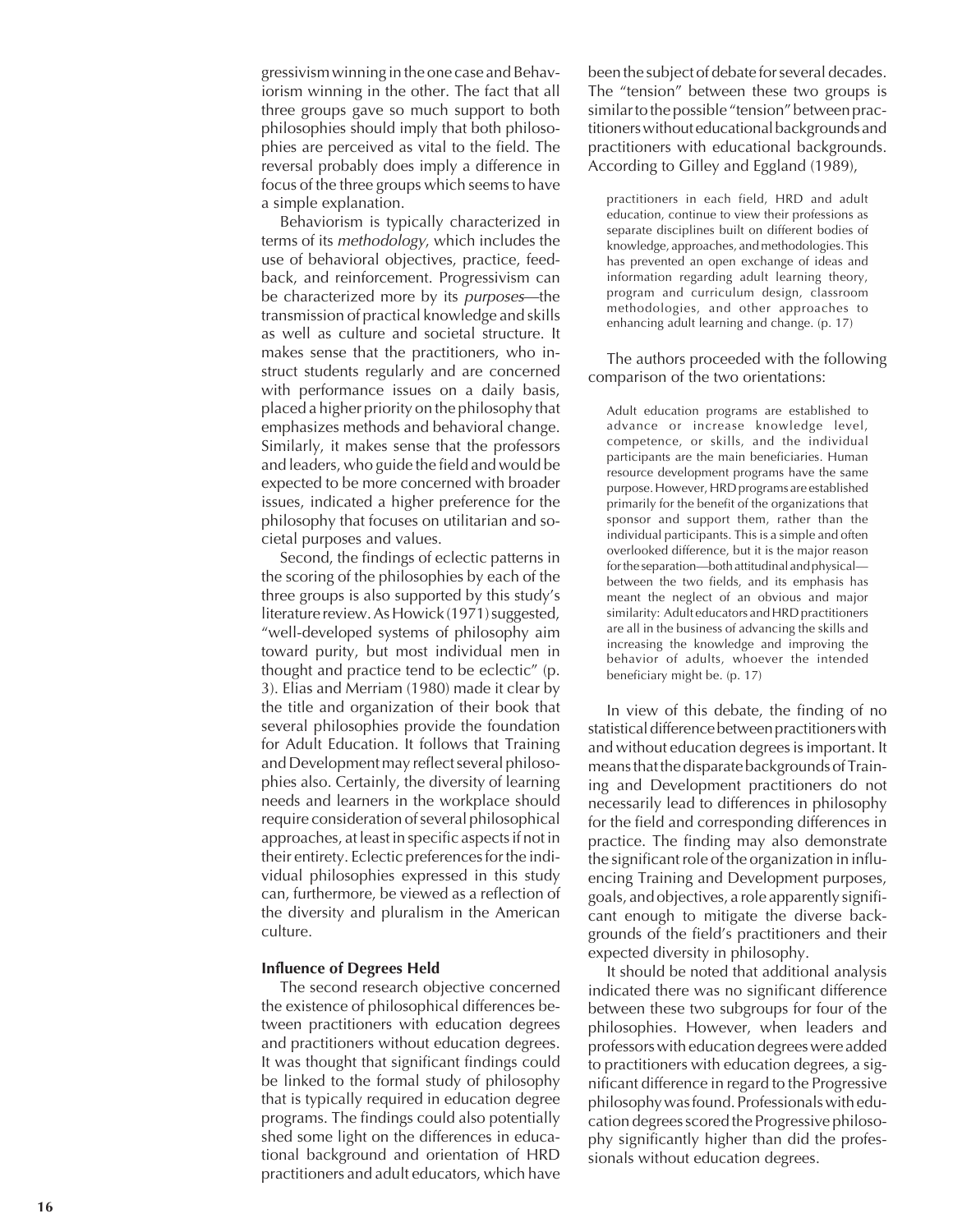The most likely explanation for this finding is the nature of the Progressive philosophy. Among that philosophy's basic principles, Elias and Merriam (1980) list "a broadened view of education" (p. 55), which could be expected to have special appeal to educators. Progressivism, according to Elias and Merriam, expanded the concept of education beyond that of the Liberal philosophy to include (a) learning experiences outside of the traditional school setting, such as those in the workplace; (b) learning experiences after traditional schooling ends, that is, lifelong learning; (c) the addition of vocational and other practical content into the curriculum; and (d) an emphasis on first-hand experiences rather than on vicarious experiences gained from books or discussions.

In this study, the respondents with education majors were likely to have higher degrees, received more education, and be professors who likely support an expanded view of education. In addition, we assumed that professors and students in education programs having engaged in formal studies of educational philosophy are aware of its value in educational practice. This finding of a significant difference in regard to the most prominent philosophical preference, Progressivism, according to the professionals' educational degree is important because it means that a systematic study of philosophy in a past education program could influence one's current philosophy.

#### **A Look at "Radicalism"**

There were also significant findings relative to Radicalism for the variables of professional group, gender, highest degree, and major. The Radical philosophy was preferred by respondents who tend to be professors, and female, and who hold higher degrees and had education majors. Professors are probably more likely than the other two groups to feel intellectually comfortable with the Radical philosophy. Professors showed the strongest preference of all the groups toward both the Radical and the Liberal philosophies, thus indicating their willingness to acknowledge the peripheral philosophies as well as the mainstream philosophies.

Of all the findings for the philosophical preferences, those for Radicalism are the most challenging to interpret because the respondents could have considered the survey instrument's references to "social," "political," and "cultural" issues in two contexts: (a) society in general and (b) American business and industry. Although the context for classical Radicalism is society in general, the litera-

ture review for this study included a recommendation by Stuckey and Berardinelli (1990) that Training and Development consider Radicalism (described by them as Reconstructionism) within the context of American business and industry and move decisively toward that philosophy. Then, within the context of the business world, they suggested their two major premises in support of Radicalism: "(a) Business is in need of constant reconstruction or change, and (b) such change involves both a reconstruction of training and development and the use of training and development in reconstructing business" (p. 11). They added that "while it would be ideal if training and development and American businesses were primarily concerned with societal change at a broad level, this seems to be a far stretch given the capitalist system of profit as the bottom line, not societal improvement" (p. 11).

The Philosophy of Adult Education Inventory includes many references to "social and political issues," "social change," "social and cultural situations," and "society" in the responses corresponding to Radicalism, and they refer to the context of society in general. However, the instructions for the survey used in this study included an additional instruction to "interpret the questions from the perspective of Training and Development," and it is possible that respondents may have made the mental leap from the concept of "social issues" to the concept of "organizational issues" and from "cultural" and "political" notions in society to "company cultural" issues and "corporate political" concerns. It is also possible that they did not make that mental leap and only considered the survey responses in the context of society in general. Thus, instead of trying to explain the significant values for Radicalism, it seems preferable to recommend further investigation with more controlled parameters for considering that philosophy.

#### **Using the Information**

Training and Development professionals should engage in formal dialogue regarding philosophical foundations for the field to answer the following questions.

Do the philosophies for Adult Education adequately reflect the philosophies of Training and Development? Are there issues that must be addressed by Training and Development that are not generally addressed by Adult Education, such as (a) management relations, (b) the role of marketing, and (c) the administration of corporate training and educational programs?

Do the philosophies discussed by Elias and Merriam (1980) reflect the range of philoso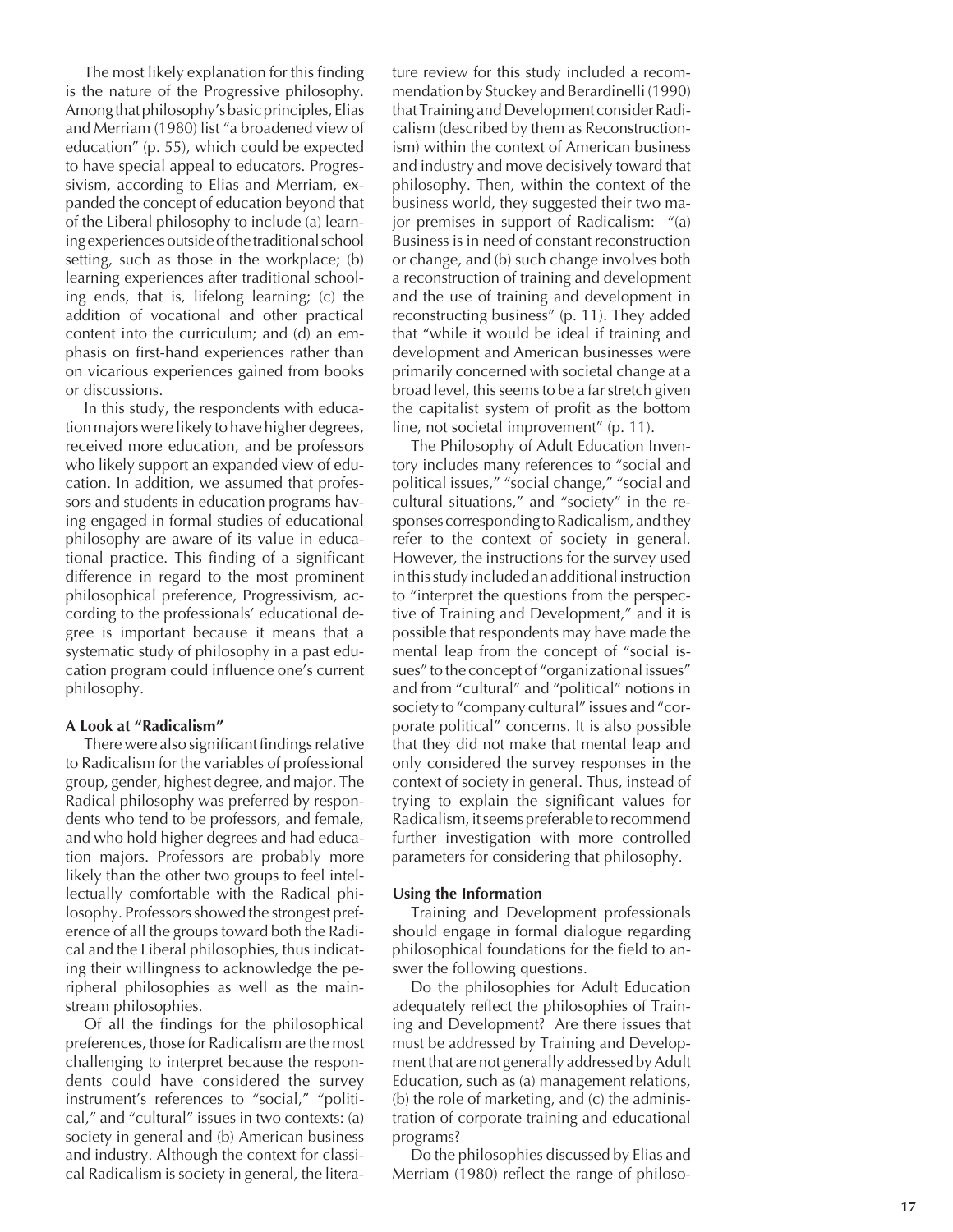phies that should be considered by Training and Development? For example, although Elias and Merriam referred to Realism as an antecedent of Behaviorism, should Realism, which emphasizes the study of factual information and classification of knowledge, also be considered for the field?

Should Radicalism be given more prominence? Is it legitimate to redefine its original context of society in general to the context of American business and industry?

The relatively high response rates we achieved and the apparent interest in philosophical issues among professionals in the field signal a need for more writing on philosophy in the literature and activities.

For example, professional organizations, such as the American Society for Training and Development and the National Society for Performance and Instruction, could develop programs on philosophy and philosophical issues related to the field.

Training and Development professionals could learn more about the philosophies that were the focus of this study, especially the Progressive and Behaviorist philosophies.

University Training and Development programs could require a course in educational philosophy. A systematic study of philosophy would help students link philosophy to practice. It would also expose them to a range of philosophical thought from which they could determine their own positions.

Training and Development leaders could include discussions of philosophical issues as they assist their staff in developing their training skills. The Philosophy of Adult Education Inventory could serve as a starting point. Staff members should be encouraged to learn more about the established philosophies and to develop their own personal philosophies.

Finally, Training and Development professionals could acknowledge eclectic philosophical preferences just as they acknowledge their own diversity.

Although our research has identified various demographic variables that impact philosophical preferences, there is no "right" or

"wrong" professional group, age, gender, highest degree, or type of educational background for Training and Development professionals. Nor is there any "right" or "wrong" philosophy for the field. Professionals in Training and Development should appreciate the diversity of individuals and philosophies that exists in their field and be stimulated by the challenge of working toward common goals within this diversity.

Currently, the literature of the field of Training and Development lacks substantive documentation of educational philosophies to guide practice. The work reported here is considered one means of raising the awareness of the field's need in this area.

The presence of philosophical writing in the literature, therefore, would serve as an indicator of the growing maturity of the field and provide the field's practitioners with an important resource for making sound decisions about training in the workplace.

Thinking about philosophy is generally considered an "intellectual" pursuit. In retrospect, our study highlighted the more "practical" role of philosophy in educational decision making. In view of the findings supporting the Progressive philosophy, it seems appropriate that our rationale for this research was pragmatic, rather than purely intellectual. But, we also considered some of the more "intellectual" roles of philosophy and philosophical thinking. For example, Elias and Merriam's (1980) text proposed that philosophy can serve as a "foundation" for a field of educational practice, and Apps (1973) suggested that philosophy can provide a "framework" for understanding the field's separate components.

Additionally, philosophy can serve as a "frame" for encompassing the separate components into a synthesized whole. As Kneller (1991) pointed out, "We are forever seeking some comprehensive frame within which our separate findings may be given a total significance" (p. 148). When philosophy functions as a frame, it can help the educators in a field of practice see "the big picture."

# **References**

- Apps, J. W. (1973). Toward a working philosophy of adult education. Syracuse, NY: Syracuse University.
- Borg, W. R., & Gall, M. D. (1989). Educational research: An introduction (5th ed.). New York: Longman.
- Dutka, S., Frankel, L. R., & Roshwalb, I. (1982). *How to conduct surveys*. New York: Audits & Surveys.
- Elias, J. L., & Merriam, S. (1980). Philosophical foundations of adult education. Malabar, FL: Krieger.
- Fitzgibbons, R. E. (1981). Making educational decisions: An introduction to philosophy of